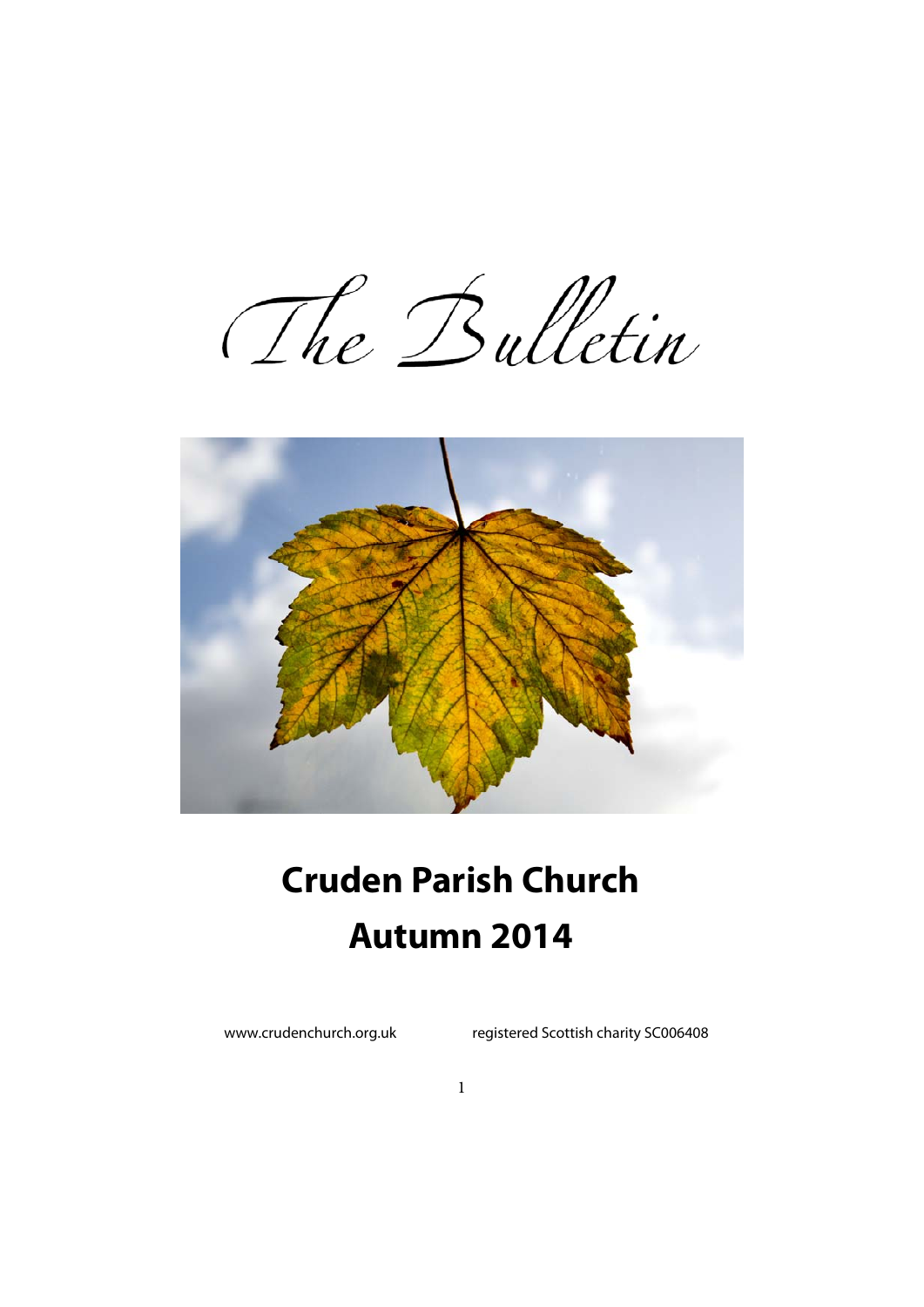# **Diary Dates Autumn 2014**

# **Morning Service every Sunday at 10 am**

#### **SEPTEMBER**

| Tuesday 2nd    | Craft Group in Hall 2 pm                                                  |  |  |
|----------------|---------------------------------------------------------------------------|--|--|
| Wednesday 3rd  | Coffee & Chat - Church Hall 10.30 am                                      |  |  |
|                | Choir Practice in Hall 7.30 pm                                            |  |  |
| Thursday 4th   | Session Meeting - Church Hall 7.30 pm                                     |  |  |
| Monday 8th     | Watch & Talk Group - Main St, Cruden Bay 7.30pm                           |  |  |
| Tuesday 16th   | Craft Group in Hall 2 pm                                                  |  |  |
| Sunday 21st    | Congregational Walk leaving church hall<br>at 11.30 am : Pennan or Crovie |  |  |
| Sunday 28th    | MORNING SERVICE - Communion 10 am                                         |  |  |
| Monday 29th    | Guild in Hall 7.30 pm<br>Jim McDonald - Art & Music                       |  |  |
| Tuesday 30th   | Craft Group in Hall 2 pm                                                  |  |  |
| <b>OCTOBER</b> |                                                                           |  |  |
| Wednesday 1st  | Coffee & Chat - Church Hall 10.30 am                                      |  |  |
|                | Choir Practice in Hall 7.30 pm                                            |  |  |
| Monday 13th    | Watch & Talk Group - Main St Cruden Bay 7.30 pm                           |  |  |
| Tuesday 14th   | Craft Group in Hall 2 pm                                                  |  |  |
| Sunday 19th    | MORNING SERVICE 10 am<br>Harvest Thanksgiving - Conducted by Elders       |  |  |
|                | Congregational Walk leaving church hall<br>at 11.30 am : Udny to Ellon    |  |  |
| Thursday 23rd  | Messy Church - Hatton Public Hall 3.30 pm                                 |  |  |
| Friday 24th    | Beetle Drive - Church Hall 7 pm                                           |  |  |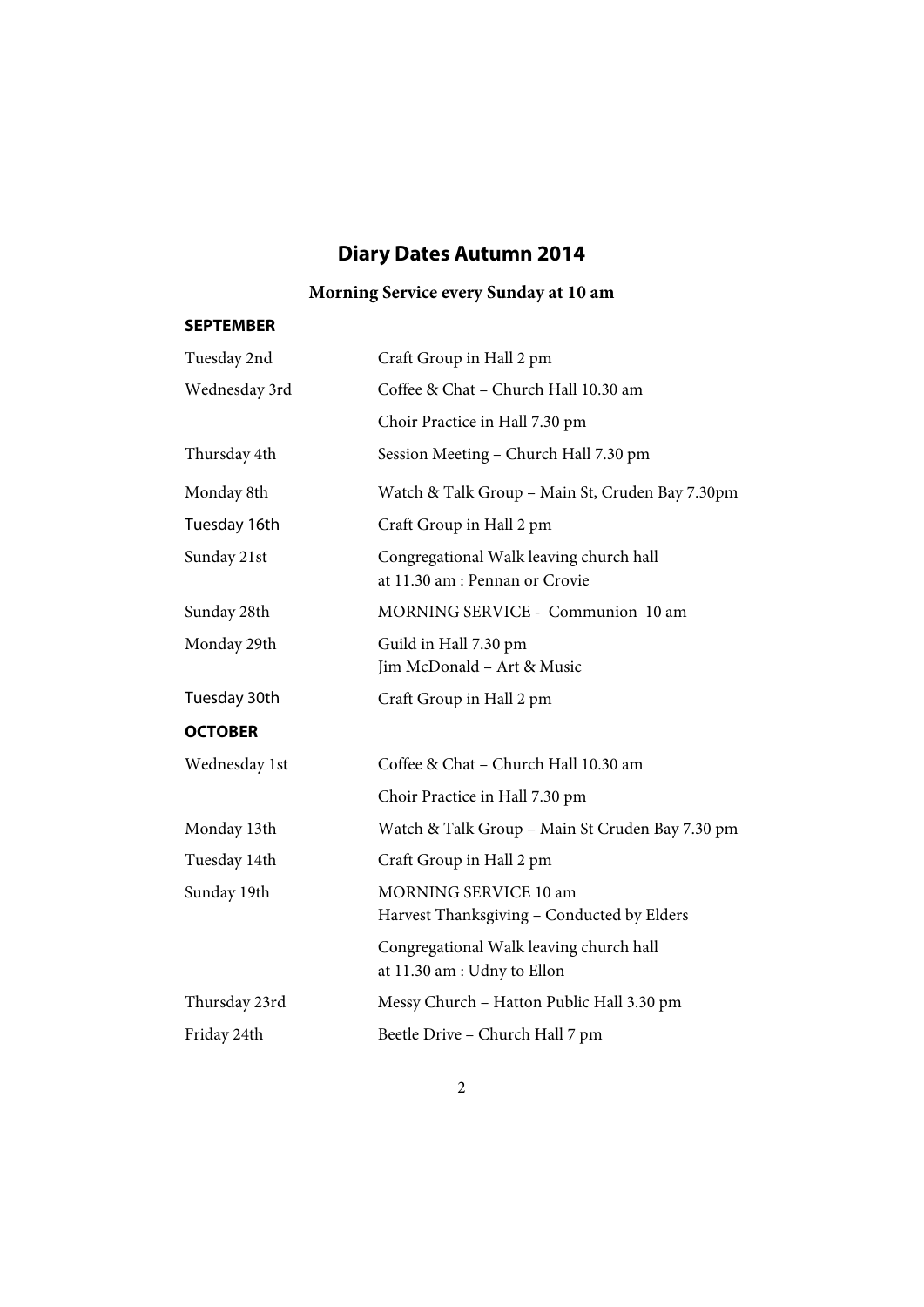| Monday 27th     | Guild in Hall 7.30 pm<br>Gillian McLean - How to share            |  |
|-----------------|-------------------------------------------------------------------|--|
| Tuesday 28th    | Craft Group in Hall 2 pm                                          |  |
| Friday 31st     | Bingo Tea - Hatton Public Hall                                    |  |
| <b>NOVEMBER</b> |                                                                   |  |
| Wednesday 5th   | Coffee & Chat - Church Hall 10.30 am                              |  |
|                 | Choir Practice in Hall 7.30 pm                                    |  |
| Sunday 9th      | REMEMBRANCE SUNDAY-Rev A Fawkes 10.30 am                          |  |
| Monday 10th     | Watch & Talk Group - Main St Cruden Bay 7.30pm                    |  |
| Tuesday 11th    | Craft Group in Hall 2 pm                                          |  |
| Sunday 16th     | MORNING SERVICE 10 am<br>Service conducted by Cruden Church Guild |  |
| Tuesday 20th    | Messy Church - Hatton Public Hall 3.30 pm                         |  |
| Monday 24th     | Guild in Hall 7.30 pm<br>Connie Bartlett - Floral Art             |  |
| Tuesday 25th    | Craft Group in Hall 2 pm                                          |  |
| Sunday 30th     | MORNING SERVICE - Communion 10am                                  |  |

# **REMEMBRANCE SUNDAY**

Please note that the service on 9 November, Remembrance Sunday, will begin at the **later time of 10.30 am** Rev Allan Fawkes will be conducting this service and asks if anyone has any World War I memorabilia, which could be displayed then, please contact him at 01779 841814.

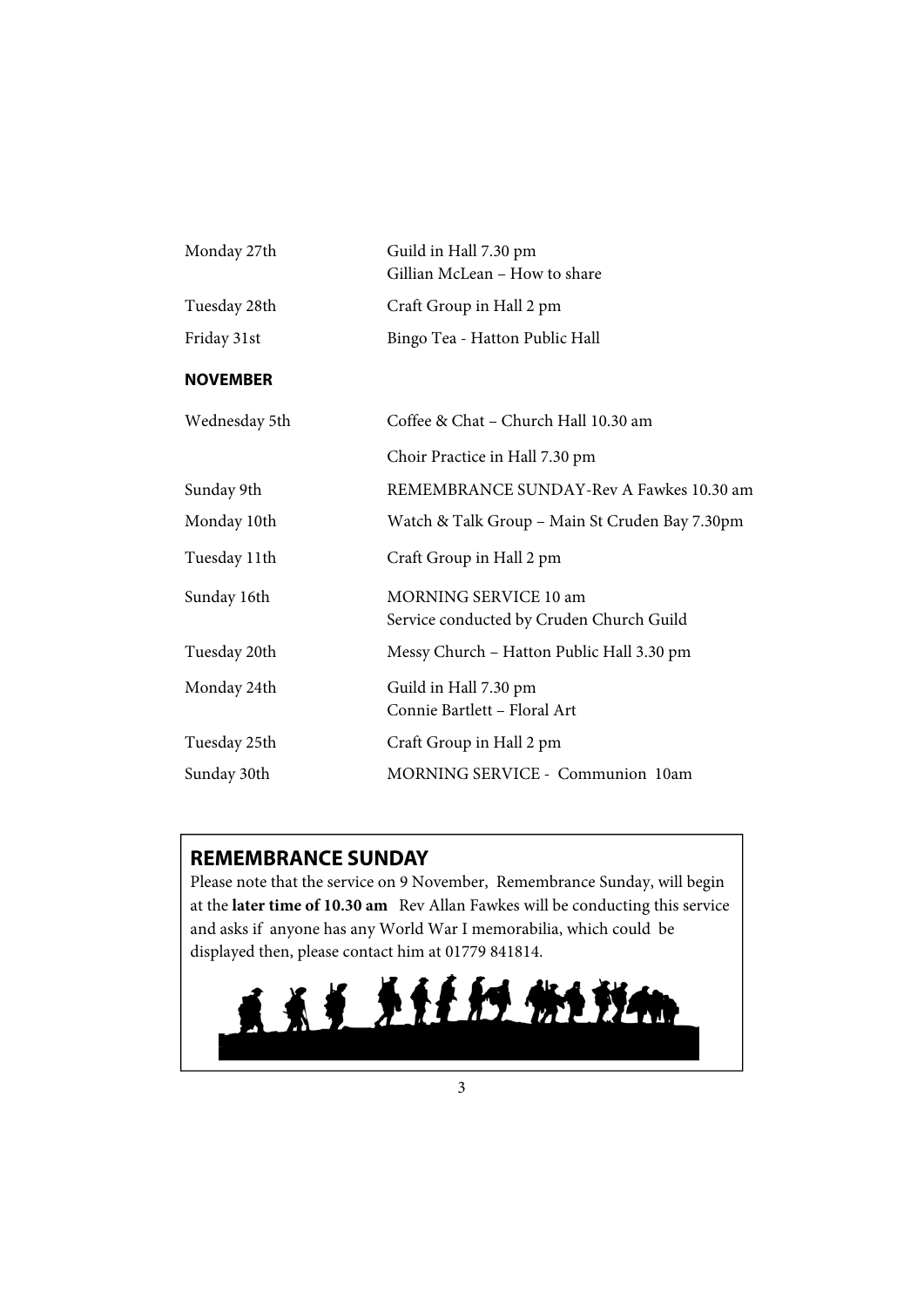## **SHOEBOX APPEAL**

Please read the enclosed leaflet and fill a shoebox to make Christmas for someone who would otherwise not get a present. If you do not wish the fill a box please consider giving a donation towards the ever spiralling cost of sending the boxes. Boxes can be left at church or with Rosemary Reid, 11 Manse Road by 31 October. Some covered boxes will be available at church.

#### **DONATIONS TO MALAWI**

The Raven Trust continue to be glad to receive donations of knitted goods for Malawi, but find that small jackets for premature babies are not required at the present time. There is a need however, for jumpers and cardigans for older children aged 1- 9 years and they would like "Fish and Chip" jumpers if they are of a larger size. Knitted blankets and scarves are also needed. The Craft Group have a variety of suitable knitting and crocheting patterns should anyone require them. I hope our Church will continue to support those in need in Malawi as we know it is greatly appreciated.

Annette Garden

#### **GAZA APPEAL**

#### *Gaza Emergency appeal – your church can help us to respond to the growing crisis*

We have been asked by Christian Aid to help the people caught up in the crisis in Gaza. Help is needed to reach thousands of traumatised people, many of whom are children. Desperately needed emergency treatment is being provided to around 8,000 people every day, but more help is needed. An opportunity to contribute to this appeal will be provided on Sunday 7 and Sunday 14 September.



### **BEETLE DRIVE**

A Beetle Drive is to be held in the Church Hall on 24 October at 7 pm. £10 per table of 4, including children. All welcome. Refreshments will be served.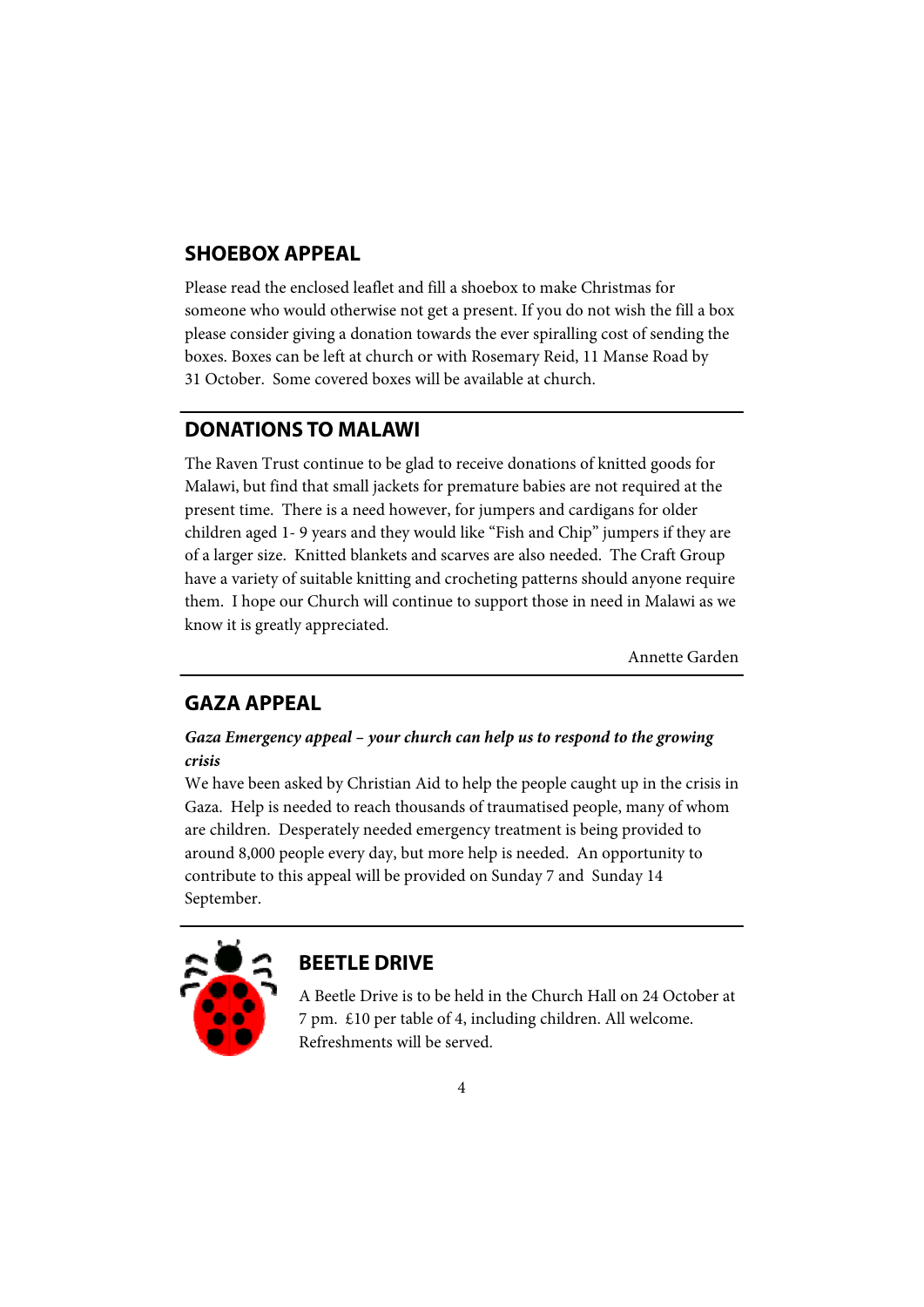# **CHURCH WINDOWS**

It is hoped that eight of the new windows will be fitted in early September, with the large north facing window being replaced some time later. In early August we paid the first instalment of £23,156, being 33% of the total cost of the windows, the second instalment is due to be paid when the first eight windows are fittted with the final payment being made upon completion of the work.

To make the first payment we had to move £2,000 from the General Fund to the Project Fund. We have been awarded grants of £15,000 from the General Trustees and £3,000 from the Baird Trust, both of which we will not receive until the work is completed. This means that we have to find £23,000 to enable us to make the second payment at the end of September. We can if necessary call upon a loan of £15,000 from the General Trustees, which will have to be repaid over a five year period at an interest rate of 5%, If necessary, one window (£7,200) could be funded from the General Fund.

Thanks are due to all those who have supported the fundraising efforts so far, but we need to renew our efforts. Some events are in the planning process for later this year and early next year, but in the meantime, everyone should be encouraged to support the ongoing initiatives, i.e Give a little Pane; Smartie Tubes; Cake & Candy Sales, which to date have raised over £400 and once again grateful thanks are due to Beatrice Fawkes for organising the sales and to all who have either donated or purchased items.

There is always the opportunity for a philanthropist to fund or part fund a window.

Anyone wishing information about the new windows should contact Robert Esson or Rosemary Pittendrigh

### **Messy Church returns to Hatton.**

It meets at 3.15 in Hatton Hall on 21 August, 23 October, 20 November and 18 December. If you know any children between 3 and 12 who enjoy craft work and like to have fun please bring them along.

Messy Church Team.

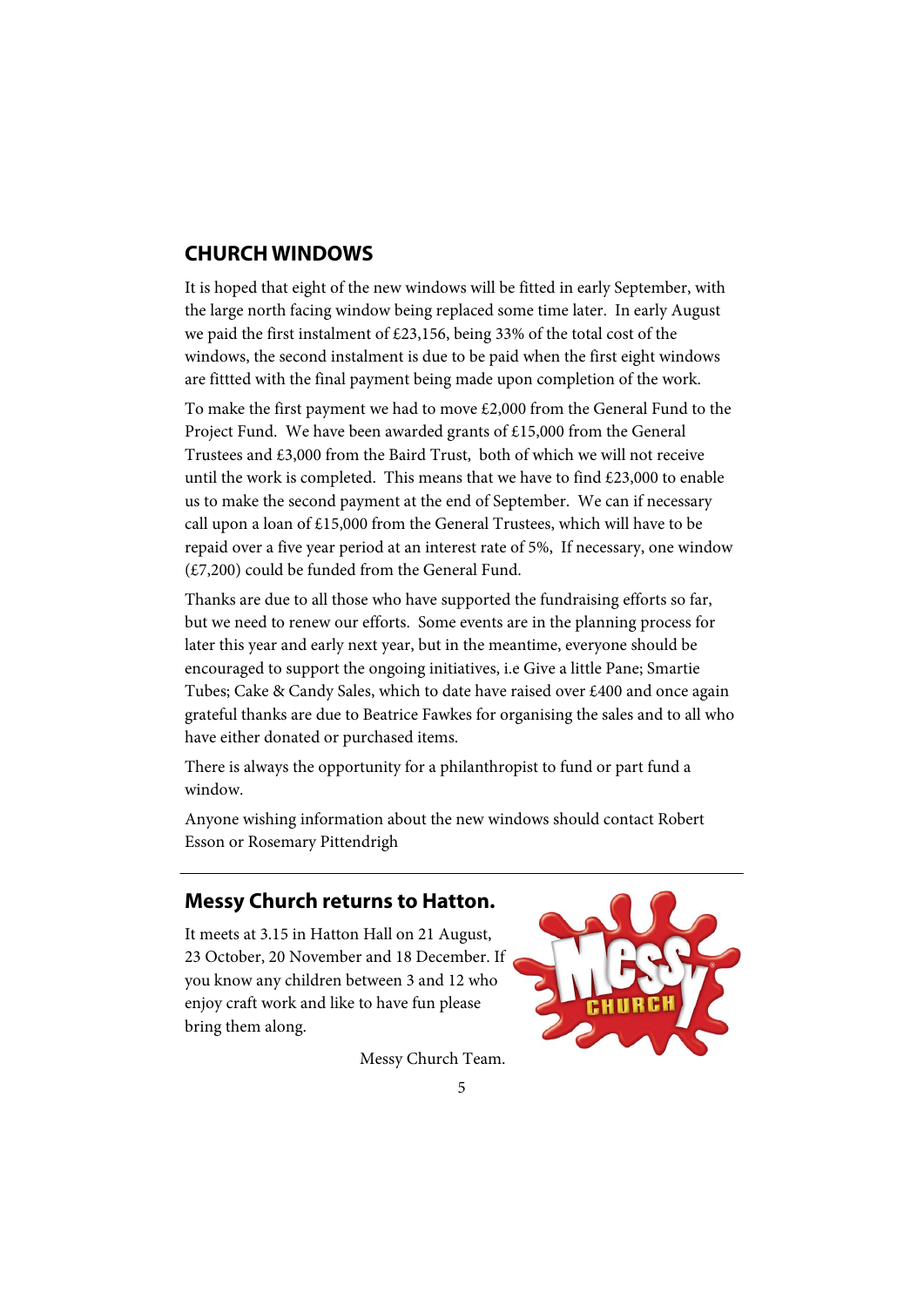#### **WINDOWS RESTORATION FUND QUIZ**

Out of twenty two quizzes returned only five were correct. The winners of the quiz were Mr.I. G. Scott, Milltown of Boyndlie, Tyrie, Fraserburgh AB43 7DN and Mrs. K. Morrison, 45 Bonnymuir Place, Aberdeen AB15 5NJ. Our thanks to Mr. George Cruickshank of Aberdeen who compiled the quiz and also donated the prize money. The amount raised was £125.50.

Adrian Smith

#### **CRUDEN CRAFT GROUP**

The Craft Group continues to meet every second Tuesday in the Church Hall from 2 - 4 pm. An enthusiastic group of knitters and crocheters meet together and enjoy fellowship and a cup of tea, share patterns, wool and generally help one another. A number of crocheters especially have seen a huge improvement in their skills over the last year due to the experts in the group sharing their knowledge and experience with others.

In May six well filled boxes containing a variety of blankets, layettes, jumpers, knitted soft toys etc was handed over to the Raven Trust in Dundee for shipment to Malawi. We were delighted to learn recently that our boxes are now in a container en route for Embangweni Hospital in Malawi. Hopefully we will hear from the hospital of their safe arrival. We have been advised of the need for garments for children other than babies and have turned our attention to meet this need. We are also helping out the Blythswood Appeal by making scarves for inclusion in their Christmas shoebox appeal.

New members can be assured of a warm welcome and an afternoon of fellowship.

Carol Paul

**A Bingo Tea will be held in Hatton Public Hall on Friday 31 October in aid of the Windows Project.**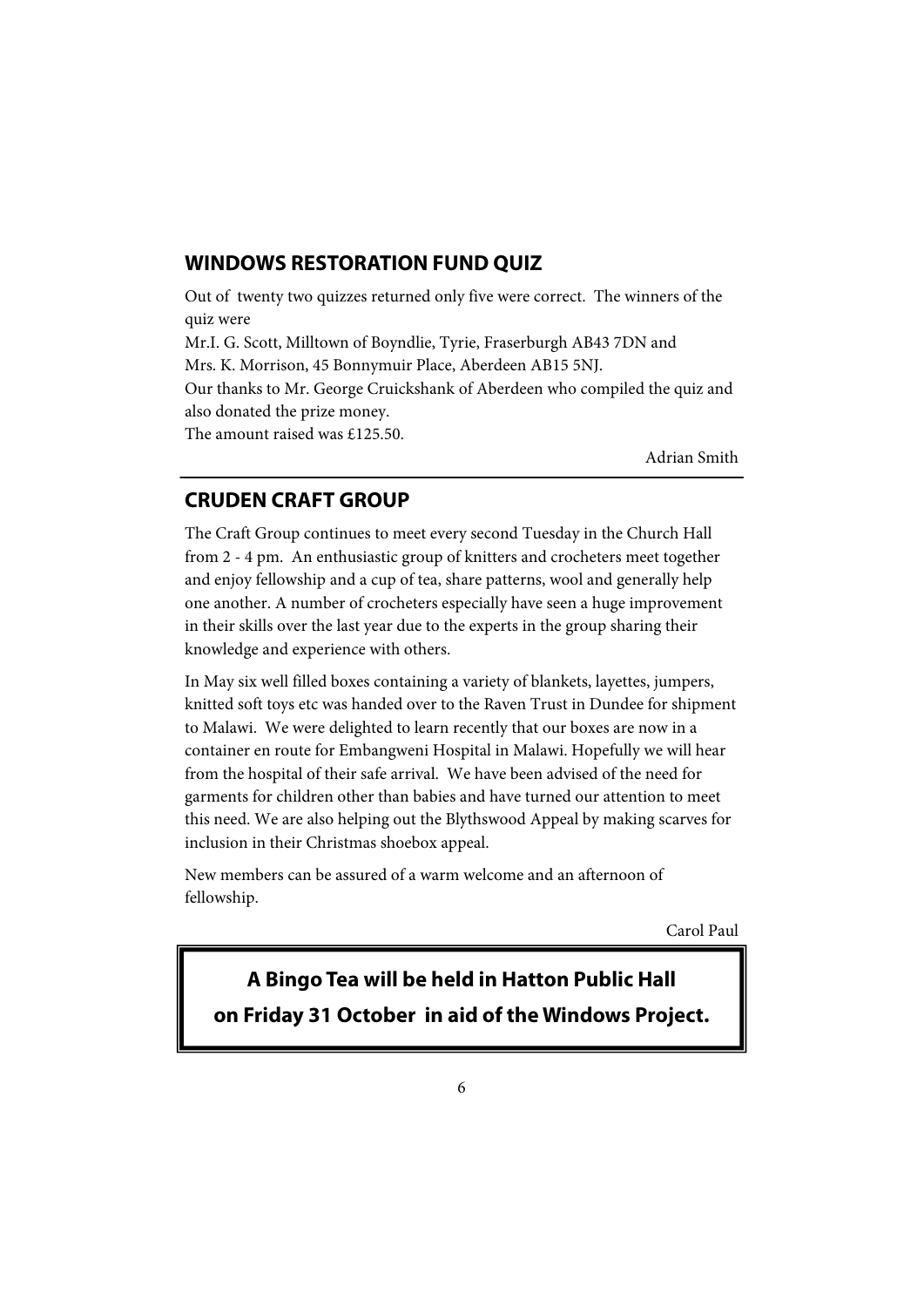

It seems to have been a great year for daisies. Returning to Hatton after a couple of weeks away in early summer I was delighted to see that daisies had taken over the bare earth that the bulldozer had left after the new bridge was opened. All winter it was just a field of mud. Now it was covered with daisies. Beautiful! I am sure they were not deliberately sown, just nature's way of celebrating summer.

Remember the words of Jesus from the Sermon on the Mount?

Look how the wild flowers grow; they do not work or make clothes for themselves. *But I tell you that not even King Solomon with all his wealth had clothes as beautiful as one of these flowers".* (Matthew 6:28-29)

The Bible is full of stories about ordinary people, people who would never have thought of themselves as special, people with problems. But God used them in very special ways.

If we put the bare fields of our lives, and our church in God's hands, don't be surprised if they burst into flower.

Fred Coutts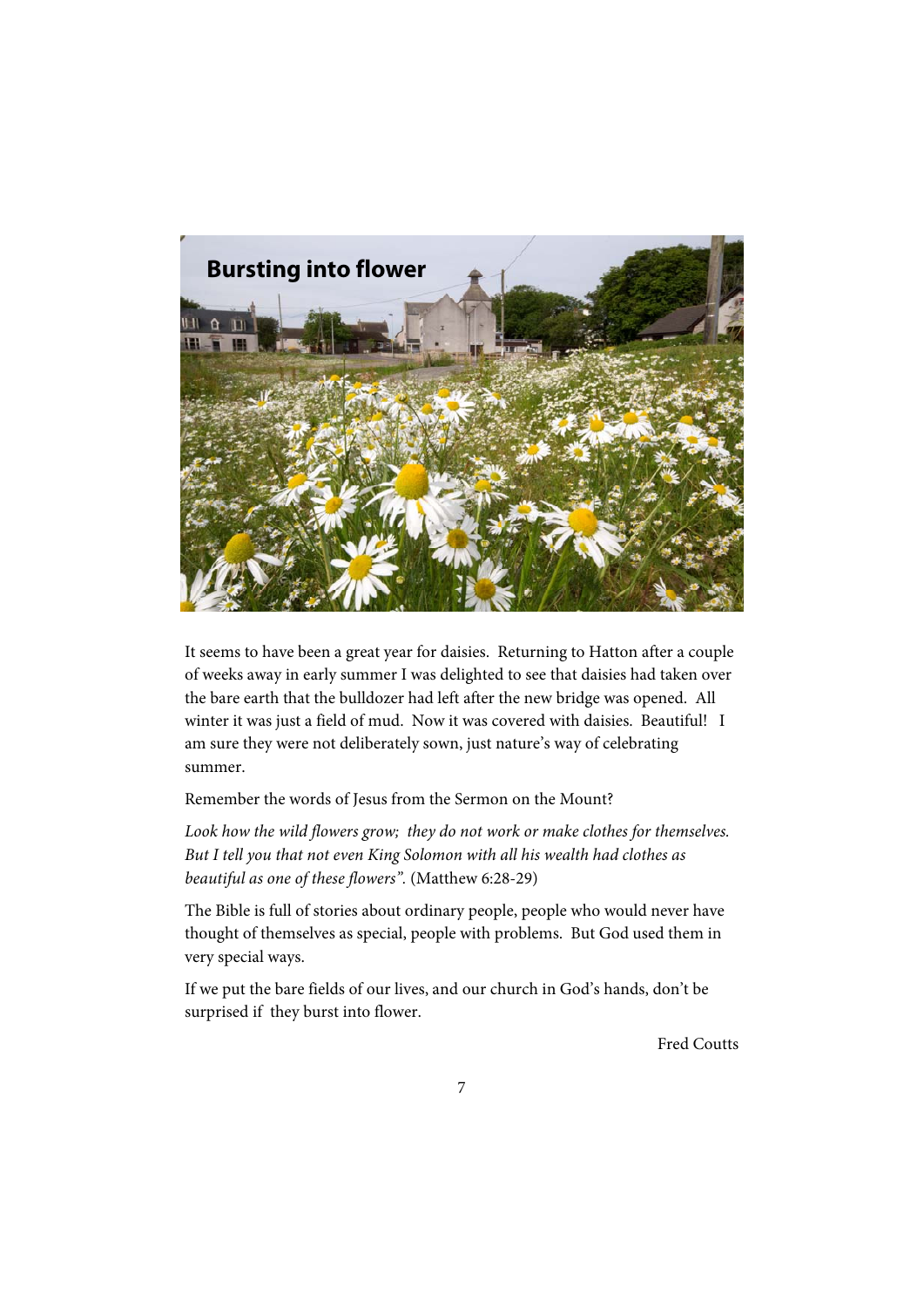## **CHURCH FAMILY**

Congratulations to :

#### **September**

**Mrs Sarah Petticrew, North Howe of Skelmuir, Mintlaw** who will be celebrating her 90th Birthday.

**Mr Bruce Dunnett, 1 Park View, Hatton** who will be celebrating his 80th Birthday.

**Mr & Mrs Carnie, Kirkview, Cruden Bay** who will be celerating their Ruby Wedding.

#### **October**

**Mrs May Dickson, 92 Braehead Drive, Cruden Bay** who will be celebrating her 90th Birthday.

**Mr & Mrs Sutherland, 22 Kilmarnock Drive, Cruden Bay** who will be celebrating their Silver Wedding.

#### **November**

**Mrs Atholene Ritchie, "Coire Cas" 13 Hobshill Place, Hatton** who will be celebrating her 80th Birthday.

**Mr & Mrs Sharp, 22 Lochside Road, Peterhead** who will be celebrating their Ruby Wedding.

Dear God I am grateful to know that I am a work in progressand you are not finished with me yet!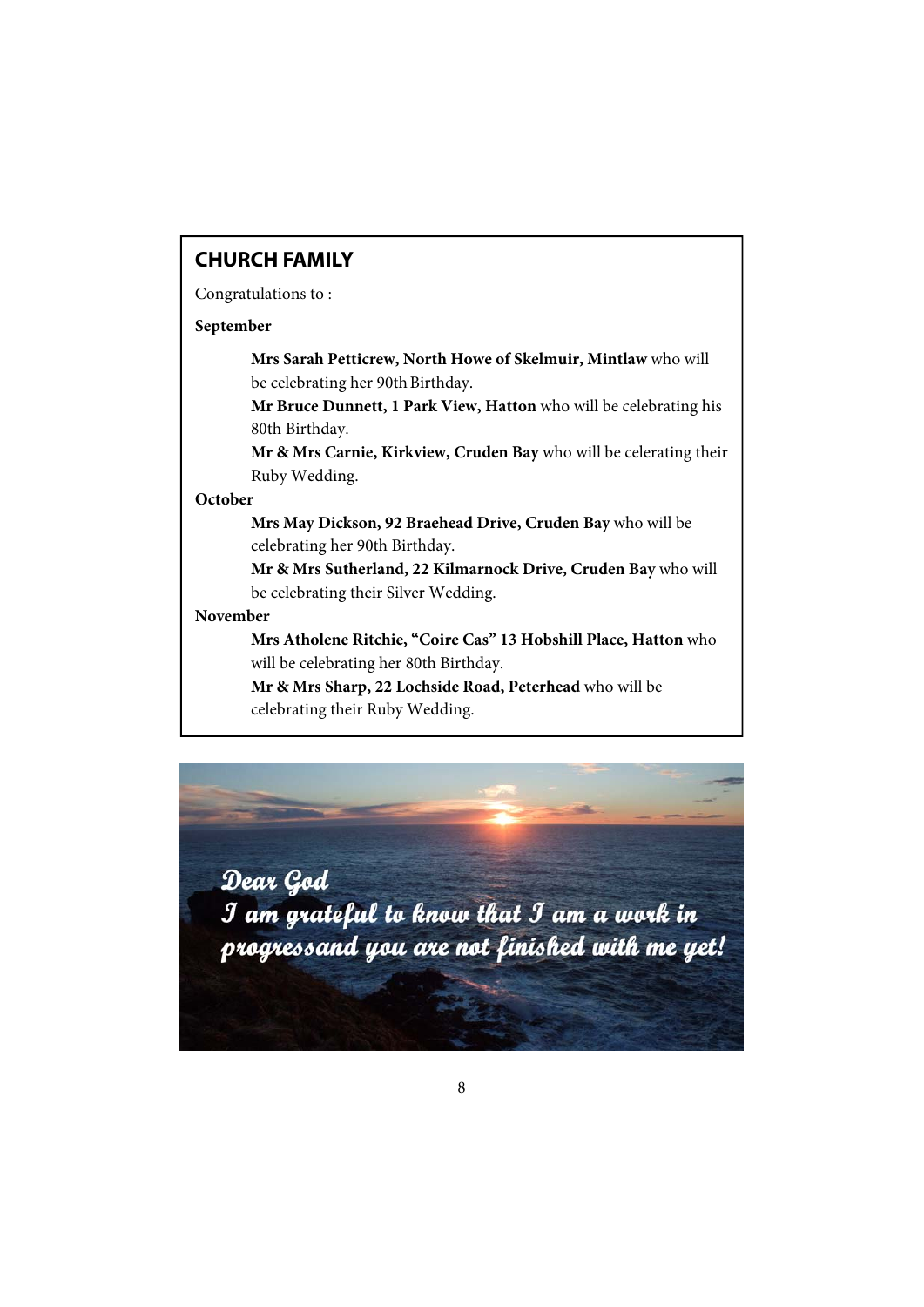## **FETTERCAIRN Saturday 21June**



Our group of eight arrived at Fettercairn to be met by John Lamb and his father Douglas, a retired minister, but still filling in as required at the parish church at Fettercairn. After a brief visit to the church, and equally brief route-planning meeting, we set off through the Square past the Manse and into open woodland skirting the B966. We soon reached Fettercairn Home Farm and following a sweeping estate road, flanked with beech hedges, arrived at the 17th century Fettercairn House. The tree-lined driveway led us through the main gates and on to the Cairn o' Mount road. The "Beechgrove Garden" was

our next stopping point where local enthusiasts, including the lady Provost were busy tending the reclaimed community garden.

We returned to the Square for lunch, and perched on the historic Mercat Cross, enjoyed the sunshine and the sight and sound of the swifts soaring and wheeling above us.

The group split in the afternoon. Marilyn's group headed off to the Distillery, only to discover they had no coffee shop! They were directed to the Ramsay Arms, pausing to admire the Royal Arch on the way.

Our group set off along the Cairn o' Mount road with the intention of going into The Fasque estate. The sturdy wrought iron gates looked solidly shut, but with a hefty shove, we were able to push one open to get in. Dragon flies flitted around us in the marshy area close the lake, and a beautiful blue one landed on the track at our feet. From the shore of the lake, we spotted a pair of swans and their 9 cygnets paddling serenely on their way. On exiting the Estate, we swung past the Distillery to be similarly directed to the remainder of our group.

We were delighted to meet John again and get the benefit of Douglas's local knowledge and historical information, which he imparted to us most enthusiastically. It was a very enjoyable day.

Margaret Wisely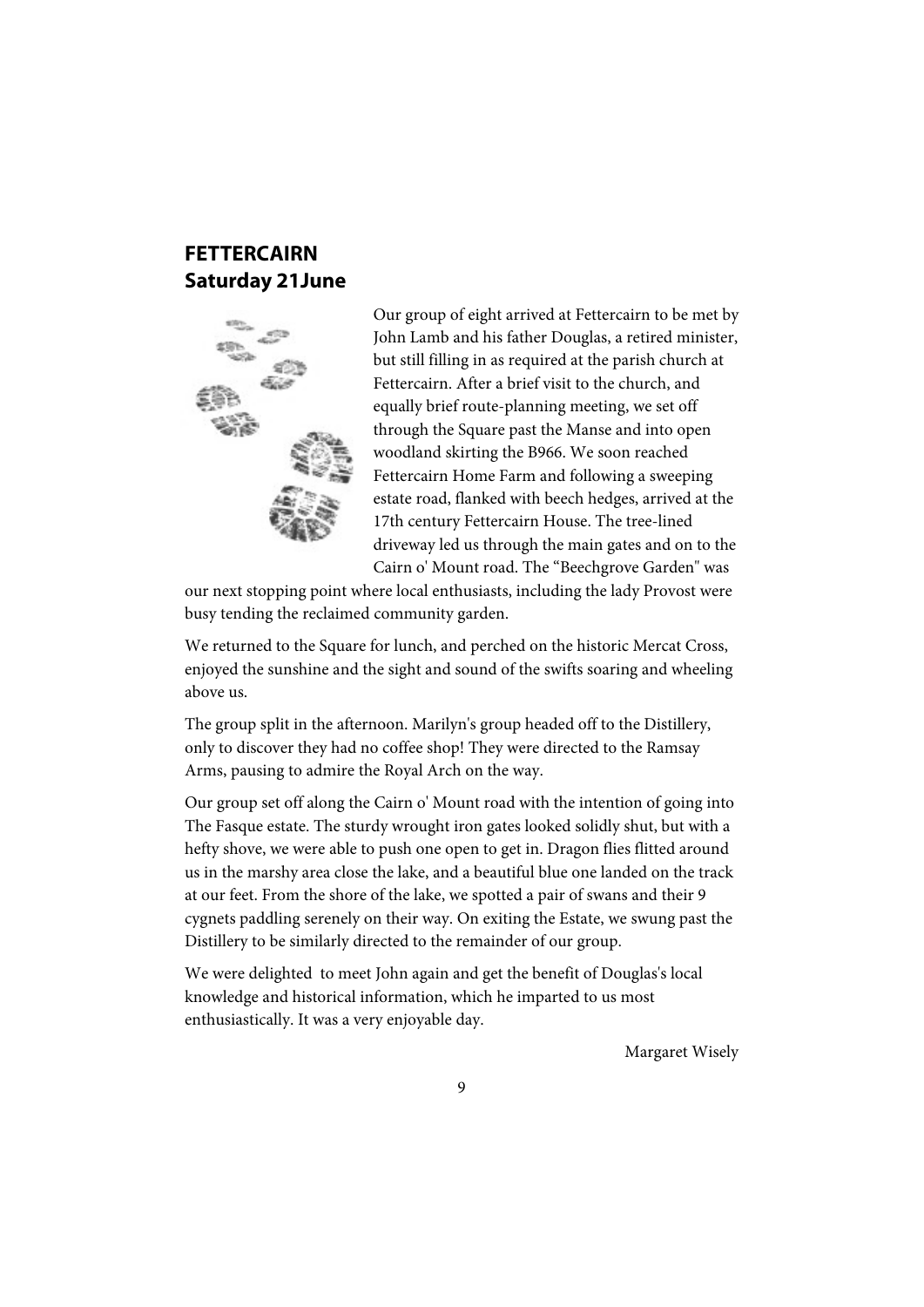# **PARISH REGISTER**

#### **DEATHS**

Mrs Helen Cruickshank, 137 Braehead Drive, Cruden Bay **WEDDINGS** 

31 May

Brian Penny & Amanda Carnie, 3 Station Place, Cruden Bay. Shaun Snape & Lisa Westcott, 6 Station Place, Cruden Bay.

# **HOLY COMMUNION**

#### **28 September 10 am**

Duty Elders : Kate Clark, Betty Forrester, Annette Garden, Wilma Moir, Jim MacDonald, Peter Slamaker, Sandy Smith, Adrian Smith, Joyce Willox, Robert Esson.



**30 November 10 am** 

Duty Elders : Betty Smith, Betty May, Kathleen Craig, Irene Will, Robert Petticrew, Mary Bratton, Robert Esson, Adrian Smith, Muriel Cantlay, Beatrice

> Momma always said it didn't matter which church you went to on Sunday morning. The church wouldn't take you to heaven or fling you down to the devil, either one. All it did was provide you with a place of fellowship with others so you could worship God.



Carolyn Brown *The Ladies Room* 

The next issue of the Bulletin will be published at the beginning of December Please send all material to be included before Sunday 23 November to: Ladebank, 1 Manse Place, Hatton AB42 0UQ

**bulletin@crudenchurch.org.uk**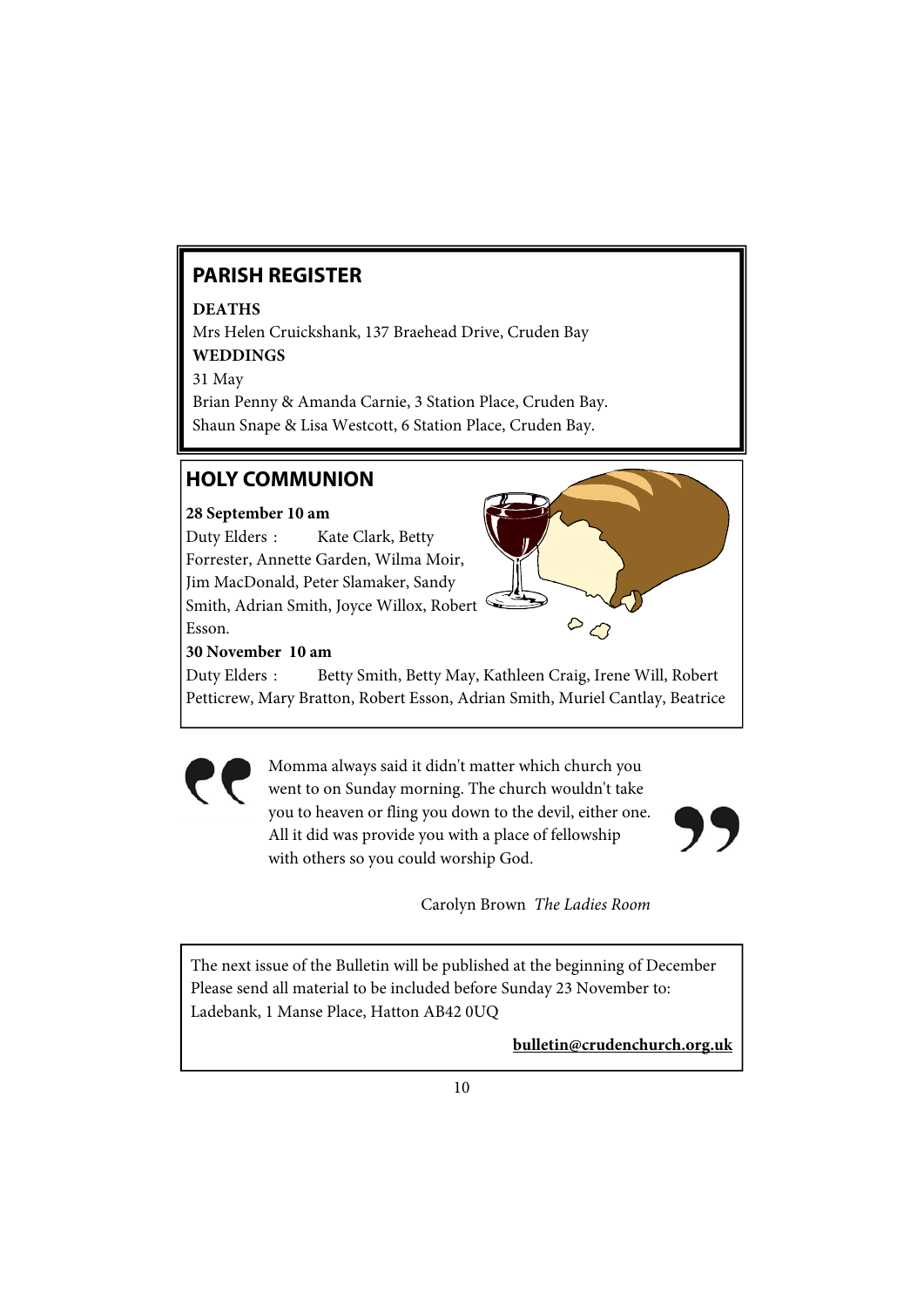| Date          | Door                                   | <b>Flowers</b>         | <b>Teas</b>                              | Children                            |
|---------------|----------------------------------------|------------------------|------------------------------------------|-------------------------------------|
| 7 Sept        | Margaret Adams<br>Sarah Paterson       | Anne McNaughton        | Rosemary Reid<br>Elma Cumming            | Karla Buswell<br>Helen Smith        |
| 14 Sept       | Margaret Adams<br>Sarah Paterson       | Muriel Cantlay         | Fiona Stephen<br><b>Irene Stott</b>      | Katherine Hyman<br>Maureen Reid     |
| 21 Sept       | Carol Paul<br>Stewart Paul             | Marilyn Samways        | Kathleen Craig<br>Mary Bratton           | Karla Buswell<br>Helen Smith        |
| 28 Sept       | Carol Paul<br><b>Stewart Paul</b>      | Jean Beedie            | Norma Forman<br>Doreen Buchan            | Katherine Hyman<br>Maureen Reid     |
| 5 Oct         | <b>Robert Petticrew</b><br>Iris Durno  | Rosemary Reid          | Mary Bratton<br><b>Beatrice Fawkes</b>   | Karla Buswell<br>Helen Smith        |
| 12 Oct        | <b>Robert Petticrew</b><br>Iris Durno  | Watson Family          | Liz Carnie<br>Kathleen Craig             | School Holidays<br>No Junior Church |
| 19 Oct        | Mary Bratton<br><b>Beatrice Fawkes</b> | Joyce Willox           | Elma Cumming<br>Iris Durno               | School Holidays<br>No Junior Church |
| 26 Oct        | Mary Bratton<br><b>Beatrice Fawkes</b> | Anne Smith             | Norma Forman<br>Janice Hutchison         | School Holidays<br>No Junior Church |
| 2 Nov         | Liz Carnie<br>Lewis McKechnie          | <b>Betty Forrester</b> | Jim MacDonald<br>Wilma Moir              | Katherine Hyman<br>Maureen Reid     |
| 9 Nov         | Liz Carnie<br>Lewis McKechnie          | Mary Bratton           | Lewis McKechnie<br>Rosemary Reid         | Karla Buswell<br>Helen Smith        |
| 16 Nov        | Betty May<br>Norma Forman              | Rosemary Pittendrigh   | <b>Betty Morris</b><br>Marilyn Samways   | School Holidays<br>No Junior Church |
| 23 Nov        | Betty May<br>Norma Forman              | Mary McNaughtan        | Margaret Adams<br><b>Beatrice Fawkes</b> | Katherine Hyman<br>Maureen Reid     |
| <b>30 Nov</b> | Marilyn Samways<br>Wilma Moir          | Jean Beedie            | Fiona Stephen<br><b>Irene Stott</b>      | Karla Buswell<br>Helen Smith        |
| 7 Dec         | Marilyn Samways<br>Wilma Moir          | Mary Bratton           | Liz Carnie<br>Mary Bratton               | Katherine Hyman<br>Maureen Reid     |

# **Sunday Morning Duties 10 am**

**Reminder to those on duty**. If you are unable to do door or tea duties, please endeavour to find someone to do them for you.